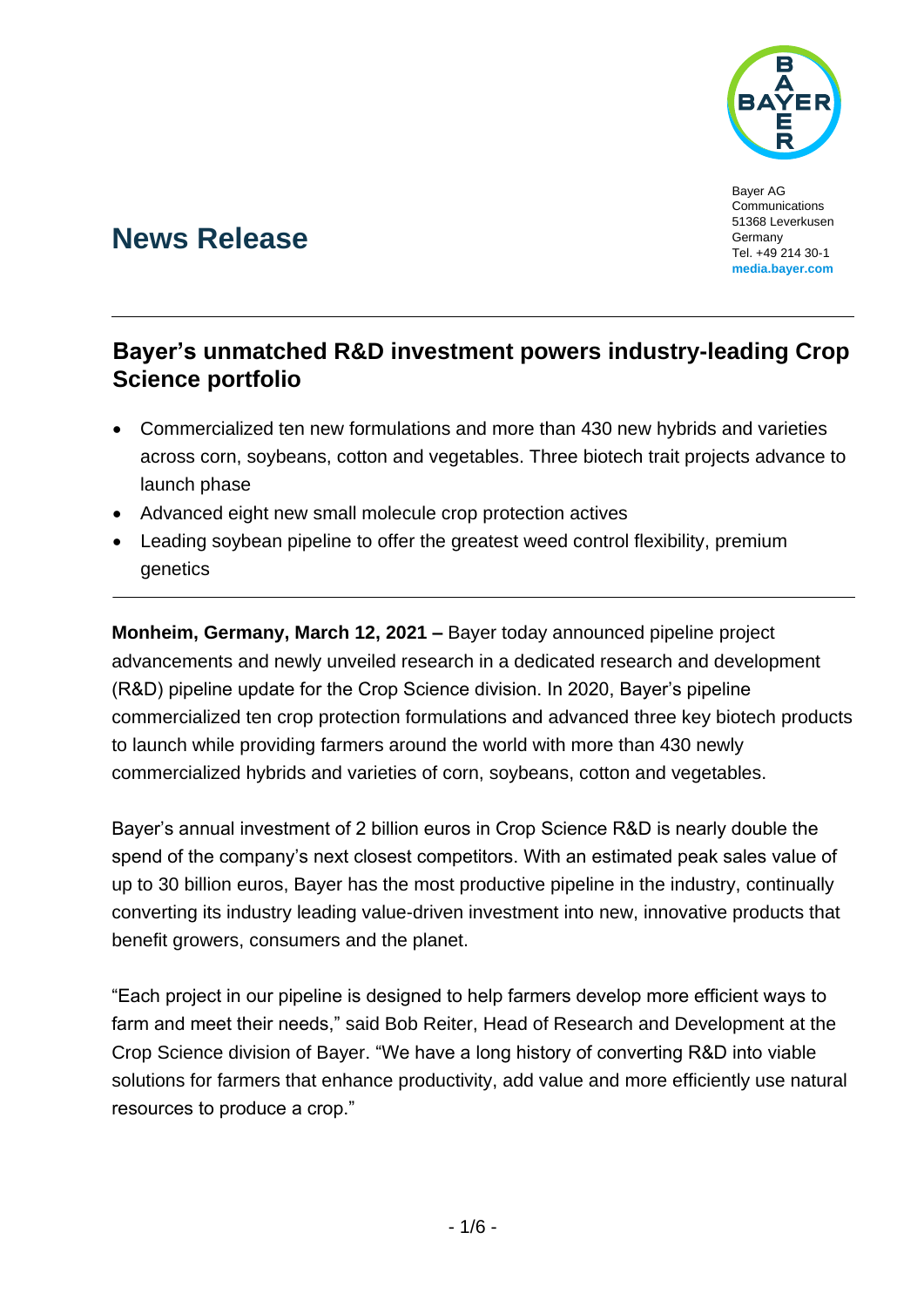#### **Delivering an industry-leading R&D pipeline in scale, productivity, and value**

Bayer's commitment to customers and the planet was demonstrated in 2020 by the breadth of pipeline product launches including ten new crop protection formulations, and three biotechnology traits advancing to the launch phase. These include [Intacta 2 Xtend](https://plataformaintacta2xtend.com.br/) soy, which has gained all regulatory approvals and is expected to launch in Brazil by the end of the year. This enhancement of the Intacta franchise will support farmers across South America with multiple modes of action for insect control.

In 2022 [SmartStax PRO](https://traits.bayer.com/corn/Pages/SmartStax-RIB-Complete.aspx) corn is expected to launch in the United States. SmartStax PRO offers three modes of action for rootworm control, including a novel RNAi-based mode of action, which is expected to have an area of opportunity of more than 75 million acres.

Advancements in insect-protection traits reduce the need for foliar insecticide applications and improve productivity per acre. Bayer's [ThryvOn Technology,](https://www.dekalbasgrowdeltapine.com/en-us/media/thryvon-technology-to-bring-new-solutions-to-cotton-growers-in-near-future.html) a trait for lygus and thrips control in cotton is set for a stewarded Ground Breakers Program in the United States in 2021. In a biotech first, ThryvOn Technology will meet an important need in the cotton market and is predicted to help better control and reduce insecticide use. This is the first biotechnology trait ever introduced for piercing and sucking insects and will provide immense value to farmers by supporting healthy plant growth and helping protect yield potential against pests that, until now, couldn't be managed through a biotech trait.

#### **Leading the development of next-generation biotech traits**

A key focus area for the R&D pipeline is to provide farmers with flexibility in weed control, through next generation soybean traits. In the future, farmers can look forward to choosing the weed control options that best suit their operations, knowing that the varieties they've chosen offer premium genetics and the ability to manage weeds.

Bayer has developed the first five-way stack of herbicide tolerance for soybeans. Currently in Phase 3 of development, this trait offering adds to XtendFlex's three tolerances with another two modes of action; tolerance to HPPD and its own proprietary 2,4-D tolerance. In Phase 2 of the pipeline there is an additional mode-of-action coming to convey PPO herbicide tolerance. Additionally, the third generation of insect control in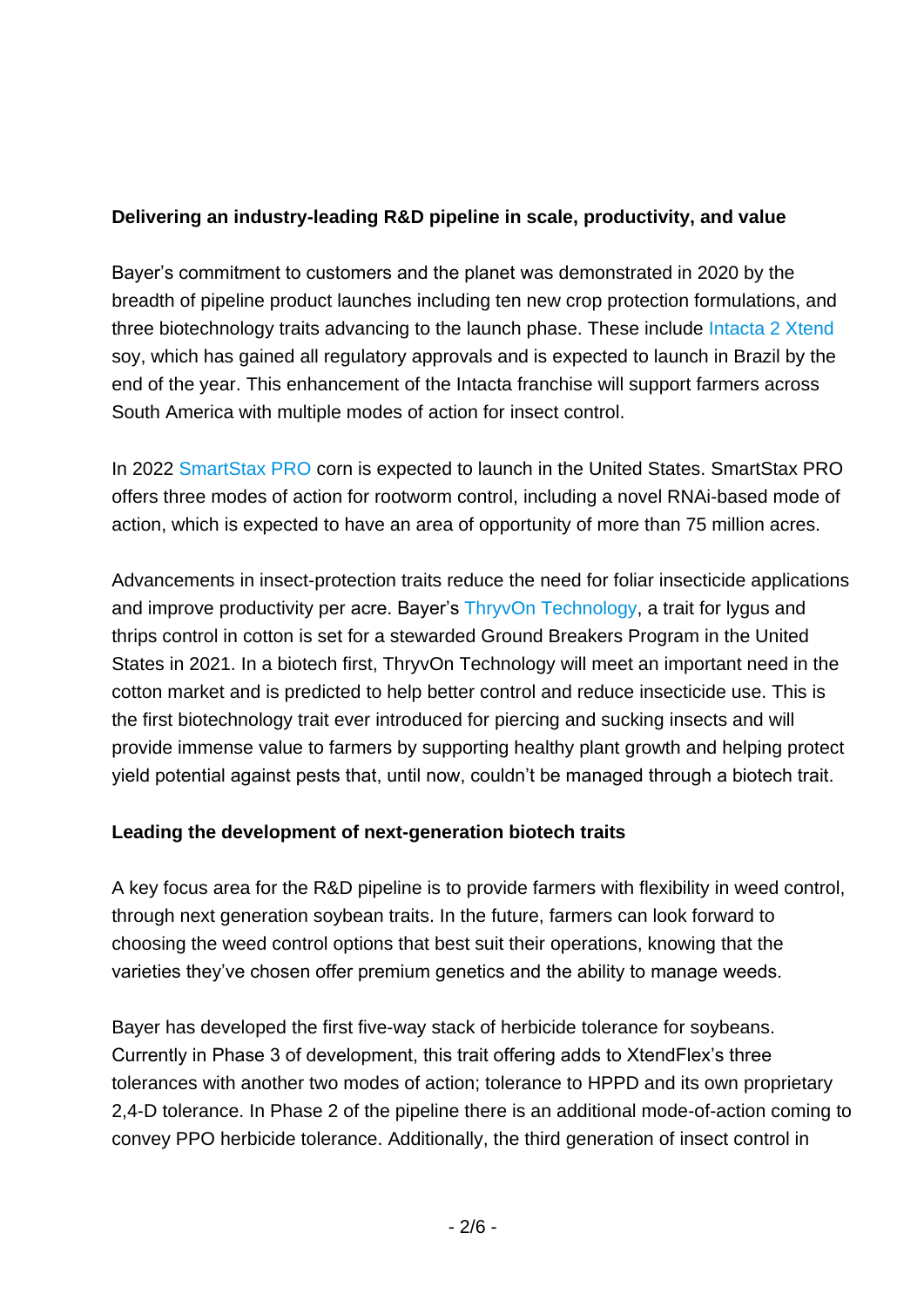soybeans will further enhance the Intacta franchise and help farmers continue to increase yields while reducing the use of insecticides.

Continued investment in biotech traits means that next generation insect control traits in corn will be launching in the near term, with many debuting in South America. Brazil and Argentina are gearing up for the launch of VTPro4 in time for the 2021/22 season having received all necessary regulatory approvals. This new stacked offering includes an additional mode of above-ground insect control to combat evolving resistance in tropical Brazil.

Bayer's fourth generation of lepidoptera protection continues to show outstanding efficacy for above ground control and has received full cultivation approval in Brazil – a critical milestone for the planned commercial launch by middle of the decade.

#### **Short Stature Corn will transform corn production**

Bayer's [short stature corn](https://www.cropscience.bayer.com/people-planet/natural-resource-conservation/land-preservation) is expected to transform corn production by enabling a new production system that allows more precise use of crop protection as well as the potential to optimize the use of key resources such as nitrogen, land and water. Short stature corn improves standability, including better green snap and stalk lodging tolerance, to help reduce significant crop loss from challenging environmental conditions and extreme weather including high winds. Short stature corn is a win for farmers, sustainability and food security at the same time.

Bayer's development of three approaches to short stature corn will help enable global market access. In Phase 3 development are two approaches – advanced breeding and biotechnology. Advanced breeding is working to introgress naturally occurring short stature characteristics into elite germplasm. Bayer is collaborating with BASF on a biotech approach to shorten internodes which enables applicability across a wide array of germplasm. With gene editing, Bayer is developing multiple approaches to generate short stature corn, creating potential for opportunities in multiple markets. Leveraging all three approaches to short stature corn, Bayer anticipates the product concept could have a fit on more than 220 million global acres in the coming years.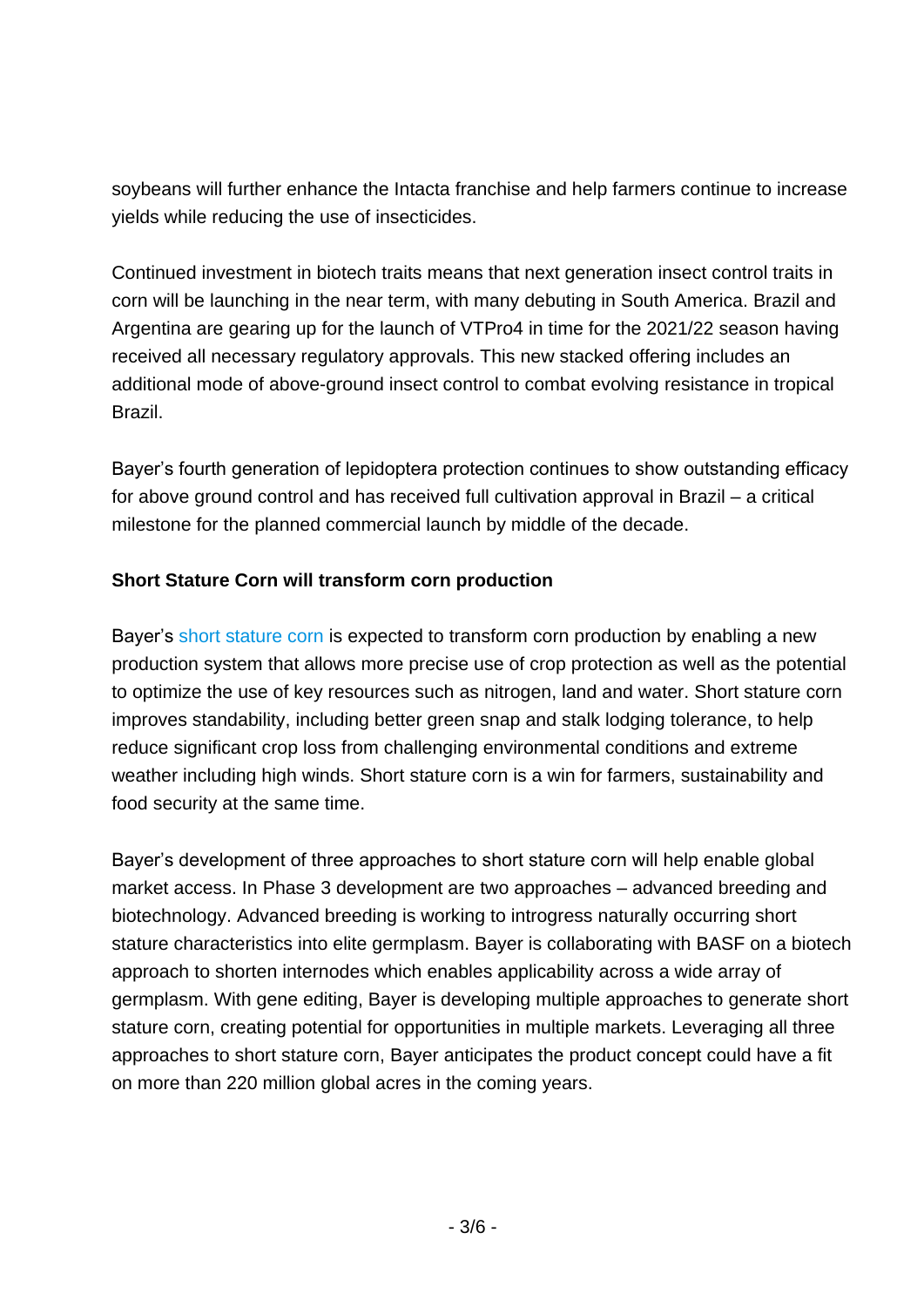### **Optimizing large and diverse germplasm library with advanced breeding technologies**

Through advanced breeding tools and Bayer's large germplasm library, 430 new hybrids and varieties across corn, soy, cotton and vegetables have been deployed. The technology and traits deployed in developing these varieties protect the inherent yield potential of the seed and help Bayer continually improve the quality of its seed portfolio.

Bayer's breeding efforts are moving from selecting the best seeds with breeding to designing the best seeds for farmers. Through data science and a vast germplasm library, Bayer continuously enhances product development to meet changing needs of farmers.

#### **Advancing new approaches in small molecule development**

Bayer is building on its exceptional track record of successful innovation and delivery of new active ingredients through investment in small molecule development. The strides it has made in small molecule discovery translate into a doubling of the number of candidates in the discovery phase with a higher probability of regulatory success. For 2020, Bayer advanced 8 new crop protection actives, with about ten active ingredients in the current pipeline, which builds upon the company's track record of delivering new active ingredients to the market.

Bayer's new herbicide mode of action for post-emergence weed control has advanced to Phase 3. This molecule has the potential to unlock greater weed control flexibility, as it allows use in various market segments, opens new opportunities for herbicide tolerance trait systems in major crops and enables the continued use of conservation- and no-till systems, which improve carbon sequestration and soil health.

With core competencies in fermentation, formulation, field testing and grower support, Bayer is also actively developing exciting new biologic options for farmers, as well as sustaining its leading lineup of biologic products. One example is the newest addition to the Serenade product family, Serenade Soil Activ. The new product improves ease of use for farmers, with lower use rates. Bayer expects this new product to deliver biologic growth in expanding markets, including launching in the U.S. and Australia this year, with broader global uses to follow in the years ahead.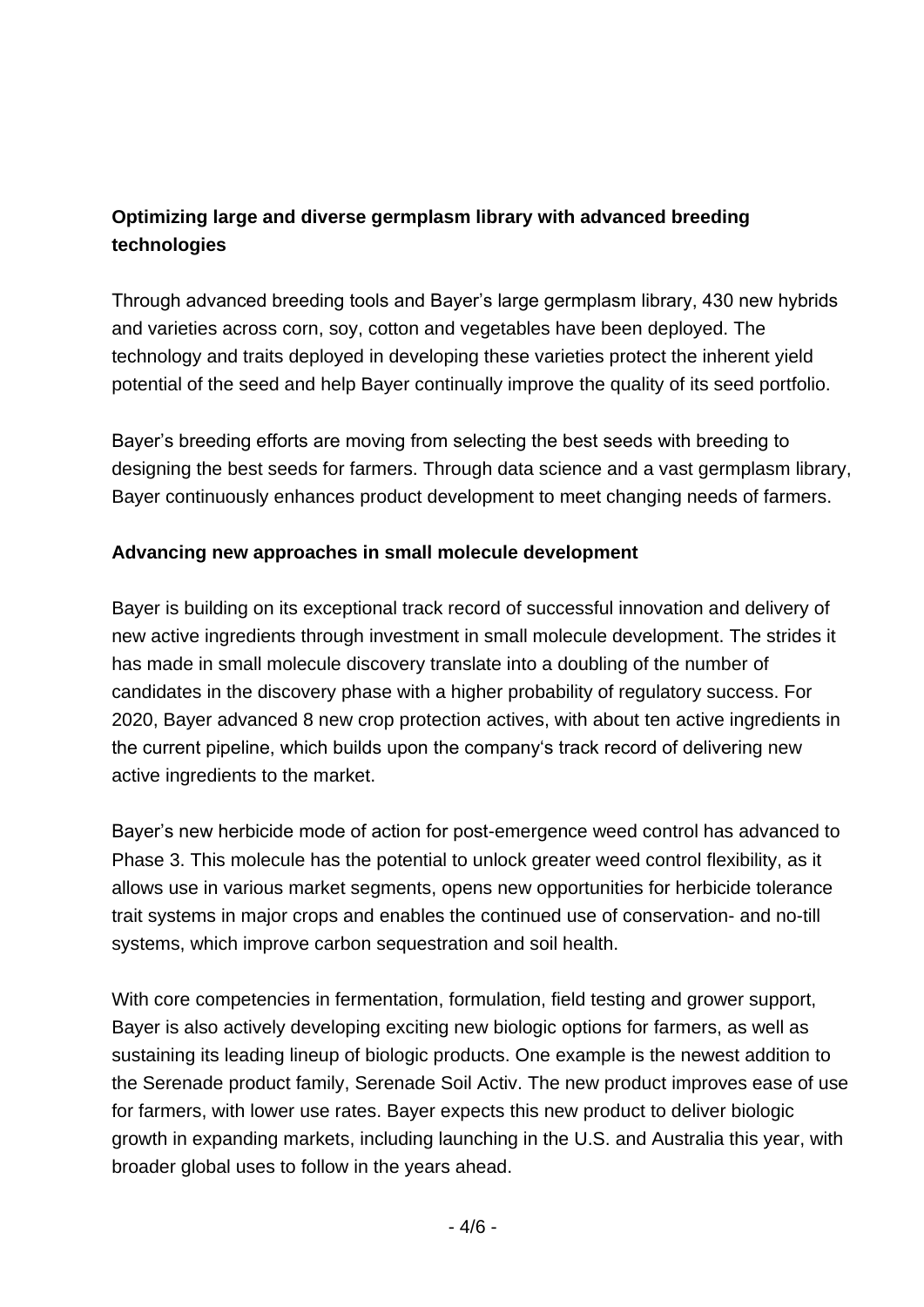#### **Unlocking opportunities for new business models, powered by data science**

Every farmer faces different challenges and needs a tailored solution. The industryleading [Climate FieldView](https://climate.com/) digital agriculture platform is now being used on more than 150 million subscribed acres across the world. The connectivity from those acres, including logging information from planters, sprayers and combines, helps farmers make datadriven decisions and evolve Climate FieldView's models to optimize yields. Bayer is better integrating the data into its R&D process, enabling aligned testing to reflect how its customers farm, helping inform advancement of key projects it is developing.

FieldView's [Seed Advisor](https://climate.com/newsroom/predictive-seed-placement-technology) has continued to help farmers improve productivity by optimizing seed placement recommendations. Growth of the platform means that the models are now powered by more than 6.9 million data points from more than 8,600 hybrids on more than 70,000 fields.

"What we've announced today is just a snapshot of what we are working on as we continue to shape agriculture to meet growing needs of farmers, consumers and the planet," added Reiter.

#### *Notes to editors:*

*To hear Bob Reiter discuss R&D Pipeline highlights, watch a dedicated online media Q&A session for journalists from March 12 at 9:30 a.m. EST / 3:30 PM CET / You can watch the recording [here.](https://www.cropscience.bayer.com/innovations/pipeline?auHash=5u-j2ud4PR7p7Y2e1ARturQl3xioW8fihwgH8C2zq6s)*

#### **About Bayer**

Bayer is a global enterprise with core competencies in the life science fields of health care and nutrition. Its products and services are designed to help people and planet thrive by supporting efforts to master the major challenges presented by a growing and aging global population. Bayer is committed to drive sustainable development and generate a positive impact with its businesses. At the same time, the Group aims to increase its earning power and create value through innovation and growth. The Bayer brand stands for trust, reliability and quality throughout the world. In fiscal 2020, the Group employed around 100,000 people and had sales of 41.4 billion euros. R&D expenses before special items amounted to 4.9 billion euros. For more information, go to [www.bayer.com.](http://www.bayer.com/)